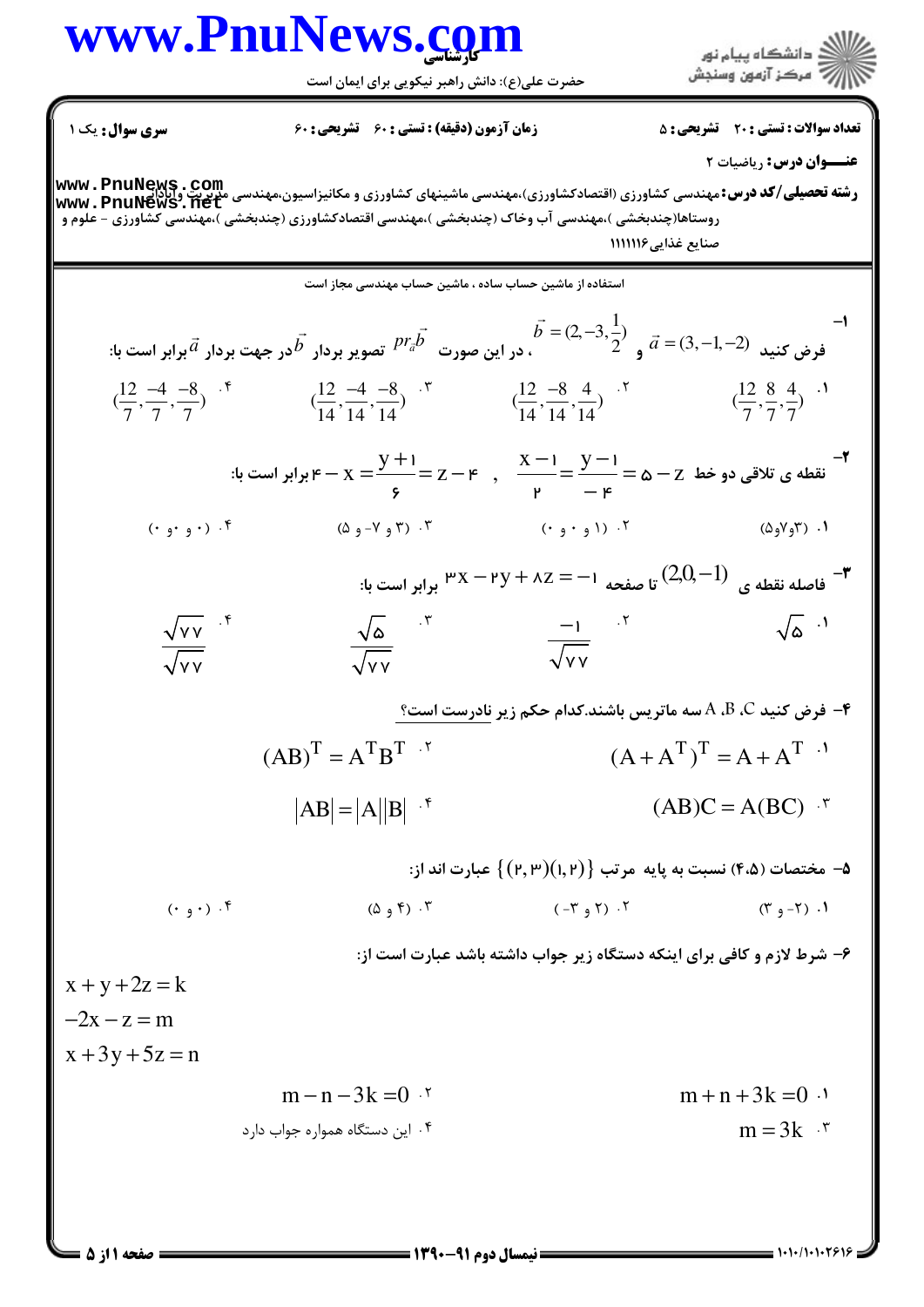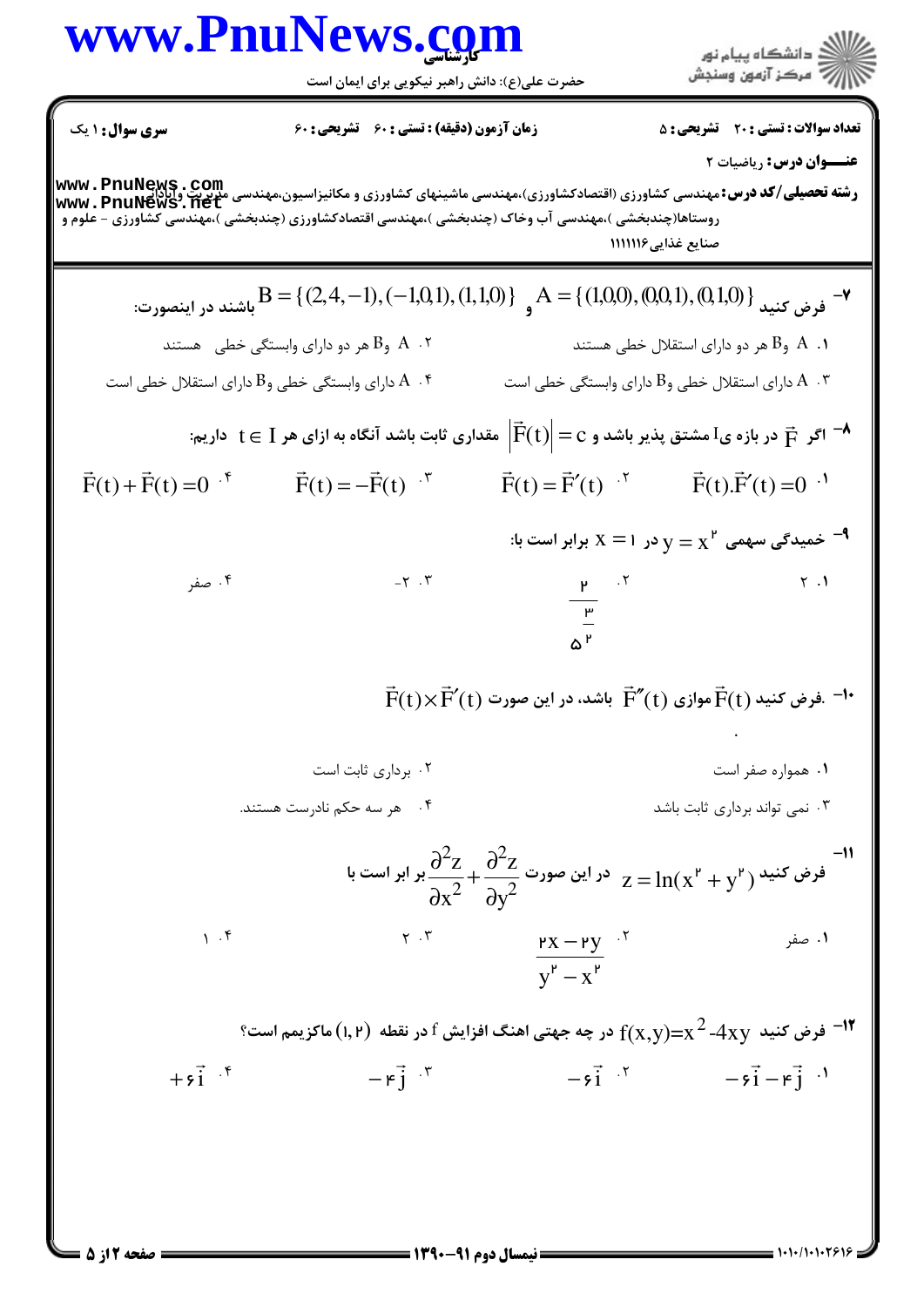

صفحه ۱۳ز ۵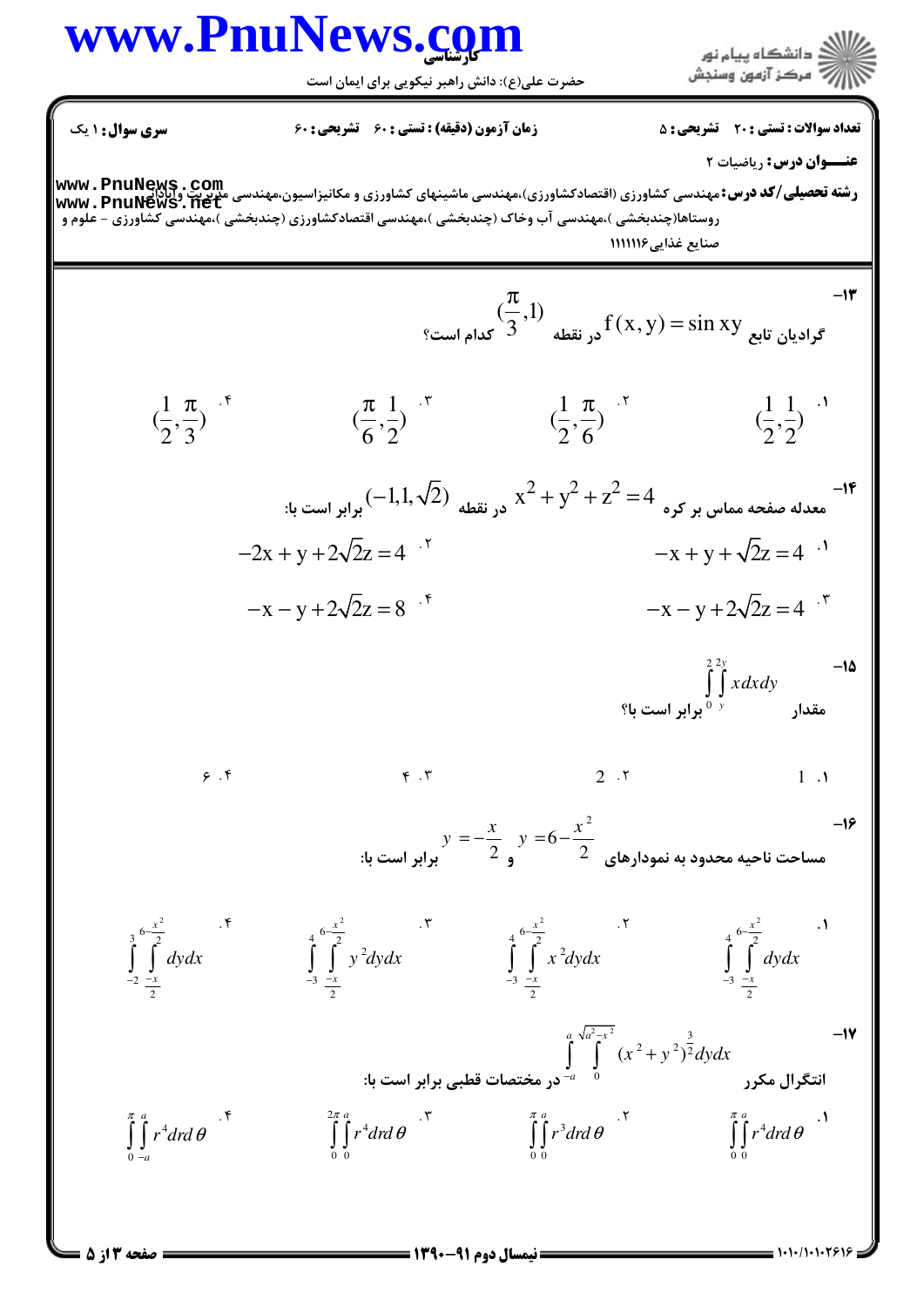

**<sup>=</sup> نیمسال دوم 91-1300** =

= 1+1+/1+1+245